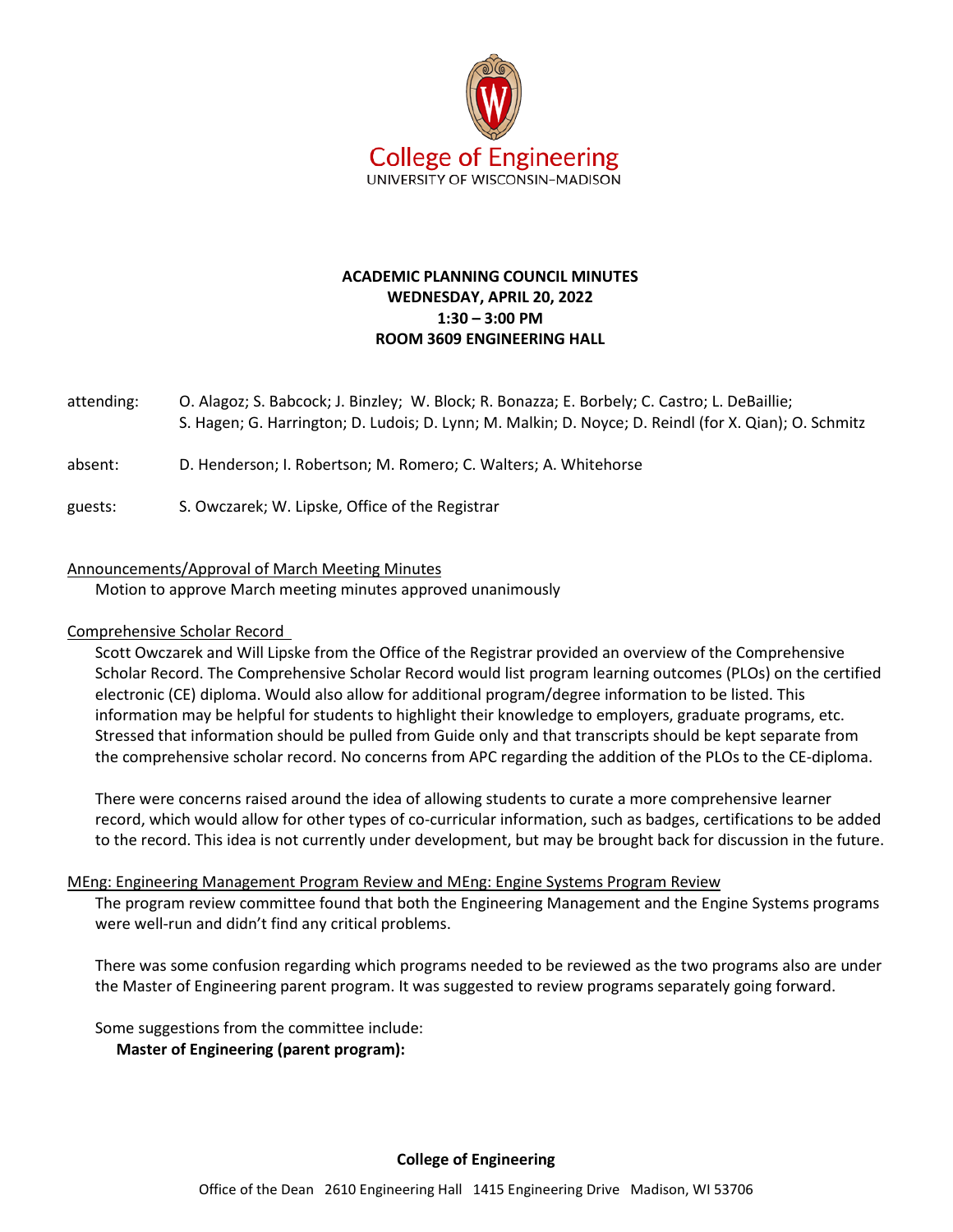- The role of the oversight committee, the InterPro Advisory Committee, should be more clearly defined. The assessment tools developed by the previous oversight committee should be reviewed and updated and used to assess each of the Master of Engineering named options.
- Expand the use of the continuous improvement model currently used by the Engineering Management program to all Master of Engineering named options.

### **Engine Systems:**

- Consider moving the program from a named option in the Master of Engineering program to a separate degree program or attach the program as a named option to an existing degree program to allow for more relevant program learning outcomes and assessment.
- Develop processes to document operations, filing of program documentation and cross-train staff to reduce the effect of staff changes.
- Develop a plan to increase the recruitment of traditional under-represented groups. Submit plan to the InterPro Advisory Committee.

# **Engineering Management:**

- Continue the process to move the program from a named option to its own degree program.
- Allocate financial resources and personnel to: hire additional staff, including full-time instructors instead of the current use of many part-time instructors; develop a marketing strategy, including a corporate relations strategy to increase student recruitment.
- Develop processes to document operations, filing of program documentation and cross-train staff to reduce the effect of staff changes.
- Develop a plan to increase the recruitment of traditional under-represented groups. Submit plan to the InterPro Advisory Committee.

Motion to recommend approval of the review committee report for the Engineering Management program passed unanimously

Motion to recommend approval of the review committee report for the Engine Systems program passed unanimously.

### Industrial Engineering Graduate Program Review

The review committee found the graduate programs in ISyE to be healthy and successful. The committee highlighted a newer approach to graduate recruiting, which admits students without a faculty member advisor identified prior to enrollment. These students are funded by department funds and usually within a year, find an advisor and support.

There is concern around the proliferation of "data analytics" and "data engineering" programs on campus and that these programs are being developed without collaboration and seem to be in competition with CoE programs.

The review committee provided the following recommendations:

- Continue efforts to recruit students from traditionally under-represented groups.
- Provide more opportunities for interaction between students across research groups and with faculty across the department.
- Provide math refresher/catch-up opportunity

Motion to recommend approval of the review committee report for the graduate programs in the Dept. of Industrial & Systems Engineering passed unanimously.